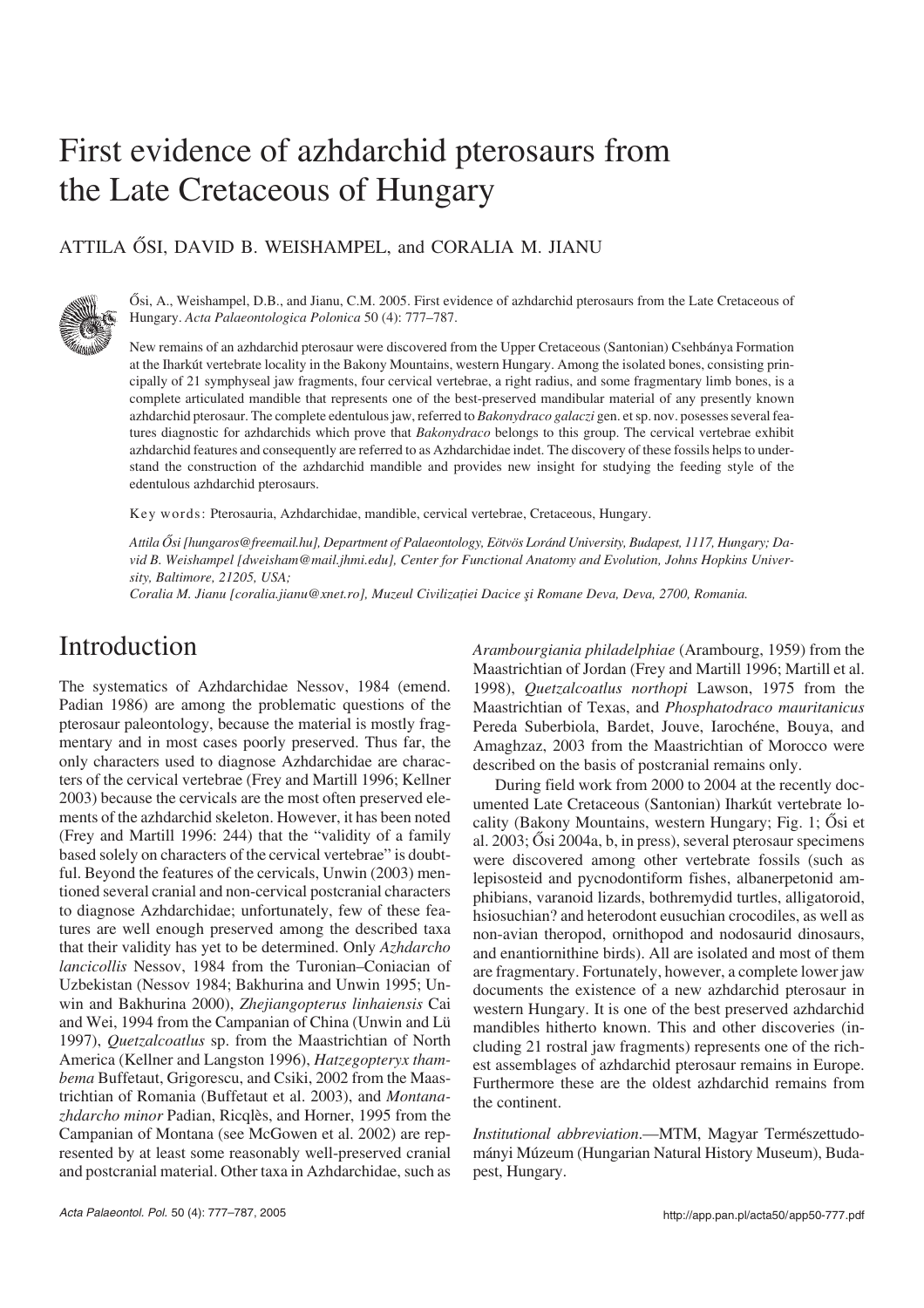## Geological setting

The vertebrate locality is situated in an open−pit bauxite mine near the villages of Iharkút and Németbánya, in the northern part of the Bakony Mountains, in western Hungary (Fig. 1). The fossiliferous layer occurs in the Upper Cretaceous Cseh− bánya Formation, which is a fluvial, flood−plain unit consist− ing mainly of variegated clays, paleosols and silt with sand and sandstone layers (Jocha−Edelényi and Császár 1997; Ősi et al. 2003). Palynological studies by Knauer and Siegl− Farkas (1992) indicate a Santonian age for the Csehbánya Formation. The underlying unit is the Upper Cretaceous (pre−Santonian) Halimba Bauxite Formation, which was de− posited in very deep (sometimes 80 m) karstic holes of the Upper Triassic Hauptdolomit Formation. The thickness of the Csehbánya Formation at the Iharkút locality is nearly 50 m and is only partially covered by the Middle Eocene Iharkút Conglomerate Formation.

The fossil bones are usually isolated and represent a very diverse fauna composed of lepisosteid and pycnodontiform fishes, albanerpetontid amphibians, turtles, varanoid lizards, crocodilians, non−avian theropod, ornithopod and nodosaurid dinosaurs, enantiornithine birds, and azhdarchid pterosaurs. These bones were periodically transported by running water, and subsequently deposited in fossil pockets, similar to the condition reported from other terrestrial vertebrate localities in Europe (Grigorescu 1983; Weishampel et al. 1991; Buffetaut and Le Loeuff 1991; Astibia et al. 1999).

## Taxonomy

Pterosauria Kaup, 1834 Pterodactyloidea Plieninger, 1901 Azhdarchoidea Unwin, 1992 Azhdarchidae Nessov, 1984 (emend. Padian 1986) Genus *Bakonydraco* nov.

*Type species*: *Bakonydraco galaczi* described below.

*Etymology*: The generic name derives from name of the Bakony Moun− tains where the locality is situated and from the Latin *draco* = dragon.

*Diagnosis*.—As for the species.

*Bakonydraco galaczi* sp. nov.

*Holotype*: MTM Gyn/3, nearly complete mandible (Fig. 2).

*Etymology*: In honour of professor and adviser András Galácz who helped us in the Iharkút Research Program.

*Type locality*: Iharkút, Veszprém County, Bakony Mountains, Trans− danubian Range, western Hungary.

*Type horizon*: Csehbánya Formation, Upper Cretaceous (Santonian; Knauer and Siegl−Farkas 1992).

*Paratypes*: MTM Gyn/4, 21 symphyseal fragments of the dentary.

*Diagnosis*.—Medium−sized azhdarchid pterodactyloid ptero− saur (estimated wing span 3.5 m) that differs from other pterodactyloids in having edentulous, triangular mandible (in



Fig. 1. Locality map showing the site where the pterosaur remains were found.

dorsal view), which has a strong, pointed, laterally com− pressed anterior half of the symphysis. The anterior half of the symphysis bears slit−like foramina on its slightly concave dor− sal surface. The laterally deep profile of the symphysis and the dorsal surface of the anterior half of the symphysis which curves posterodorsally, ending in a transverse ridge posteri− orly clearly distinguish *Bakonydraco* from *Azhdarcho* and from *Zhejiangopterus*. The new taxon differs from *Quetzal− coatlus* in having a different, undivided glenoid fossa.

#### Description

**Mandible** (Fig. 2).—The fused symphysis of the 29−cm−long edentulous mandibular rami (MTM Gyn/3) extends approxi− mately 50% of the length of rami and forms a long, pointed ventral mandibular crest. The symphyseal part of the mandi− ble is separated into two parts by a transverse ridge (Fig. 2A, B, E, F). The anterior half of the symphysis is a strong promi− nent beak (Fig. 2E, F) whose dorsal surface curves postero− dorsally and ends in the transverse ridge posteriorly. The maximum height of the symphysis is near the level of this transverse ridge. The dorsal surface of the beak is slightly concave transversely with a very weak median ridge that rises posteriorly. Parallel with the sharp margin this dorsal surface bears 20 slit−like foramina in two rows. In addition, small foramina are visible on the lateral surfaces of the beak of the symphysis. The sizes of these foramina are similar to the sizes of those situated on the dorsal surface of the beak.

Along the sagittal surface of the left lower jaw (Fig. 3; MTM Gyn/4) are two channels that extend logitudinally. The ventral channel is two times thinner than the dorsal one. It starts on the posteroventral end of the fragmentary lower jaw (MTM Gyn/4) and merges anteriorly with the dorsal channel. The dorsal channel tends to be wider anteriorly and runs al−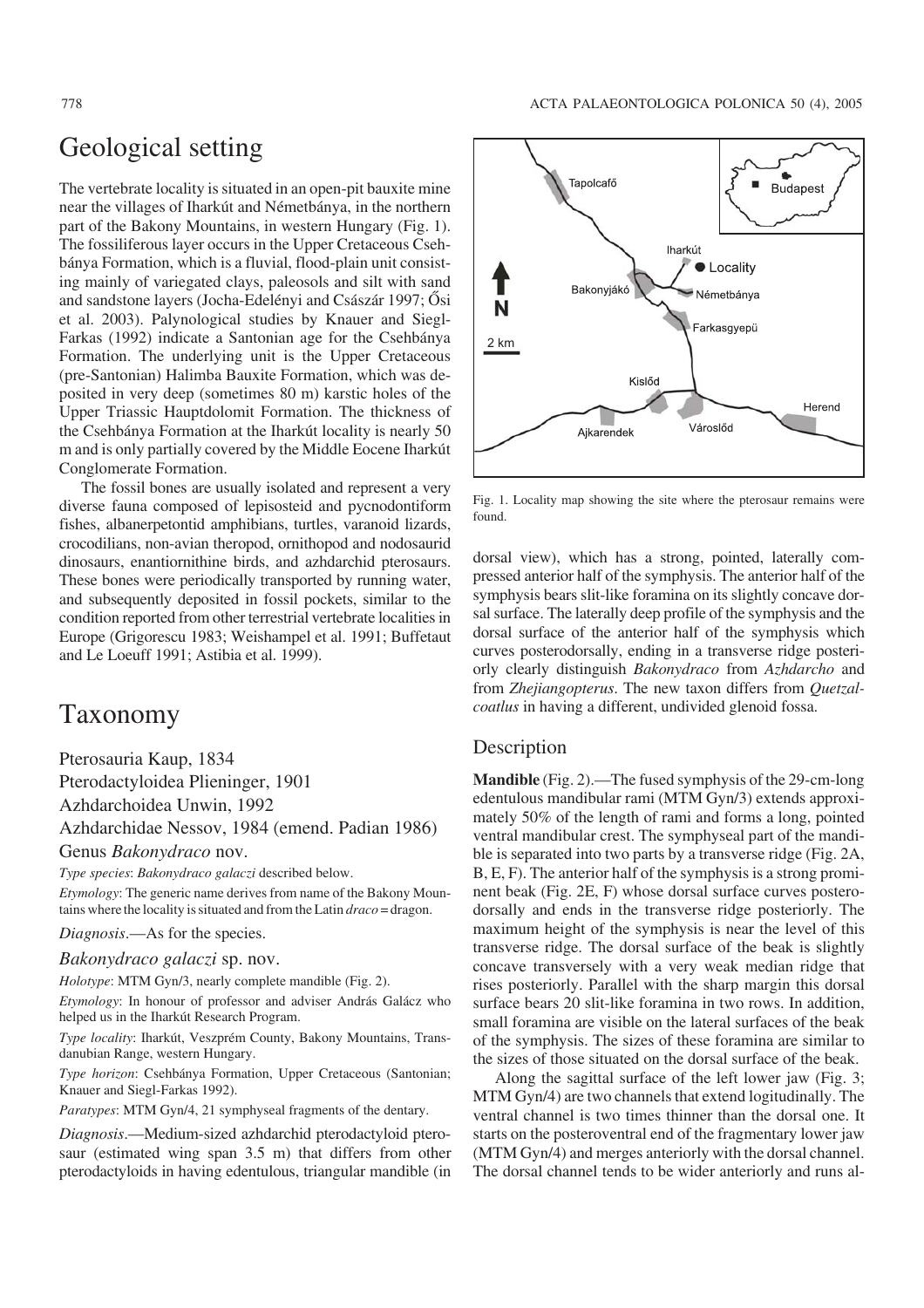

Fig. 2. *Bakonydraco galaczi* gen. et sp. nov. MTM Gyn/3, Iharkút, Bakony Mts., Hungary, Csehbánya Formation, Santonian (Upper Cretaceous). Mandible in dorsal (**A**, **B**), ventral (**C**, **D**), and lateral (**E**, **F**) views.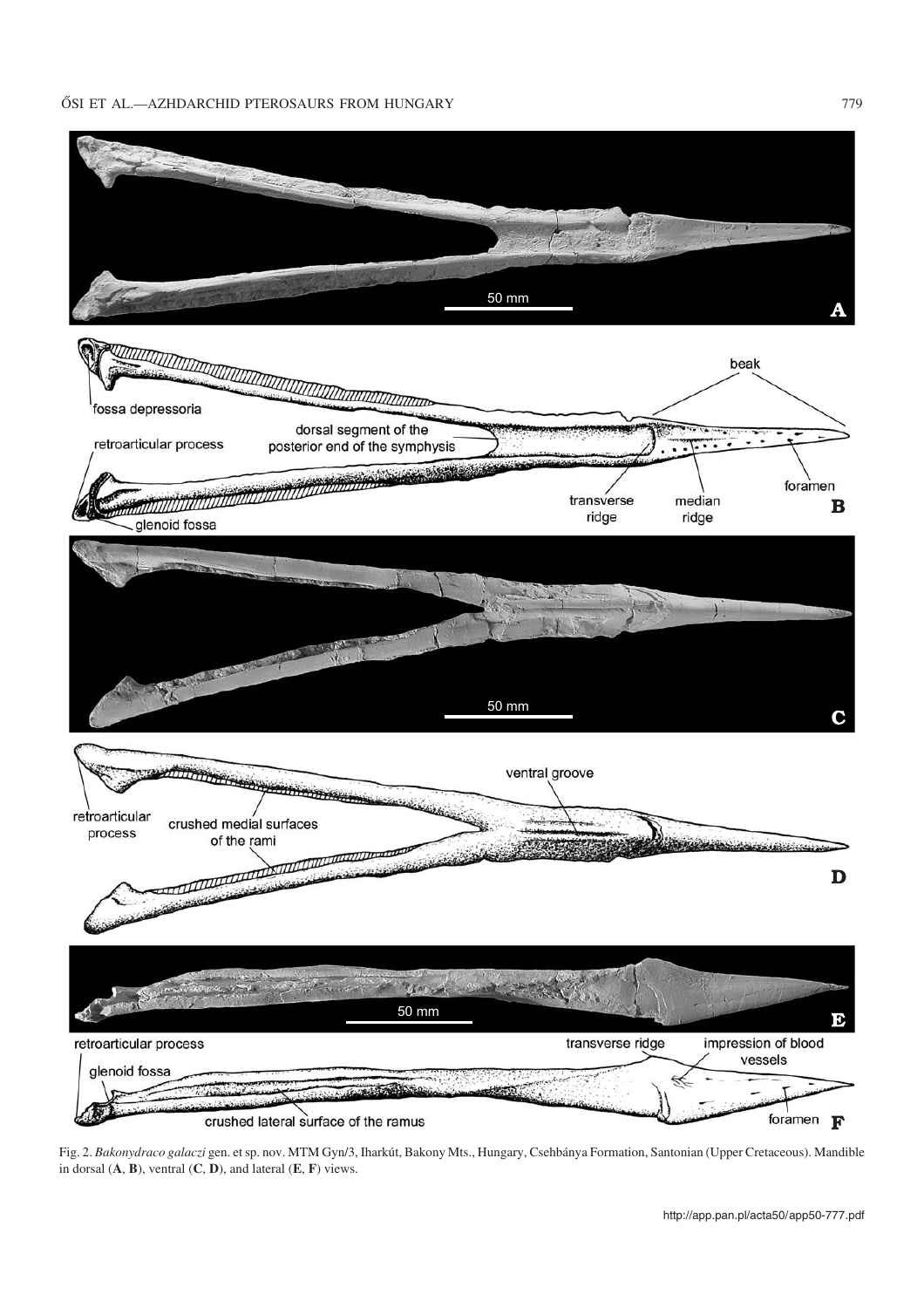# A 10 mm



Fig. 3. *Bakonydraco galaczi* gen. et sp. nov. MTM Gyn/4, Iharkút, Bakony Mts., Hungary, Csehbánya Formation, Santonian (Upper Cretaceous). Detail of the internal structure of the anterior beak of the lower jaw, photo− graph (**A**) and explanatory drawing (**B**).

most parallel with the dorsal surface of the beak, reaching the tip of the jaw (MTM Gyn/4). Small cavities and grooves of different sizes are situated between these two channels. The internal structure of the anterior half of the symphysis is filled with cavities that contact the dorsal surface of the symphysis via small foramina.

The ventral border of the ventral mandibular crest is not sharp but rounded anteriorly. A strong groove extends longi− tudinally on the posterior half of the ventral side of the symphysis. The ventral keel of the beak is straight and is bro− ken only slightly at the tip. Posteriorly the symphysis ends in dorsal and ventral segments. A cavity opens posteriorly be− tween these two segments. The anterior extent of this cavity inside the symphysis is unknown. The ventral segment of the symphysis extends more posteriorly (approximately 5 mm) than the thin, laminated, dorsal segment.

The postsymphyseal rami have rounded dorsal and ven− tral edges. Due to slight dorsoventral compression, the lateral

780 ACTA PALAEONTOLOGICA POLONICA 50 (4), 2005

and medial walls of the rami are crushed and no sutures be− tween the dentary and the other bones of the mandible are visible.

In posterodorsal view the glenoid fossa is mediolaterally enlarged and S−shaped but is not separated into lateral and medial cotyles. In lateral view the anterior edge of the gle− noid fossa lies approximately 5 mm dorsally above the level of the posterior one. In dorsal view the medial part of the glenoid fossa is narrow and inclined anteromedially while its width is doubled laterally. Due to the crushed medial wall of the ramus the adductor fossa is not visible.

Directly posterior to the glenoid fossa, a large, roughly circular depression forms the complete dorsal part of the retroarticular process. This depression is probably the fossa depressoria for the attachment of the M. depressor mandi− bulae (Wellnhofer 1980).

**Azhdarchidae indet. postcranial remains** (Figs. 4–6).— Several postcranial remains (cervical vertebrae, limb bones) were also referred to Azhdarchidae. Because all were iso− lated, they can not be reffered to any taxon with certainty. There is no direct evidence that these remains belong to *Bakonydraco galaczi*, but there are no other azhdarchids yet known in the Iharkút fauna.

**Cervical vertebrae** (Figs. 4, 5).—Four cervical vertebrae were found as isolated fragments. They are compressed dorsoventrally. In all cases the neural arch is confluent with the centrum. The centrum is hollow and tube−like.

The longest though incomplete cervical (MTM Gyn/448) is 110 mm as preserved and estimated to have been approxi− mately 116 mm long (Fig. 4A). The estimated length (from the end of the postexapophysis to the anterior end of the pre− zygapophysis) to width ratio (between the prezygapophyses) is 3.3. The elongate prezygapophyses diverge anteriorly with slightly convex oval articular surfaces anterodorsally. The prezygapophysial tubercles emerge from the concave medial faces of the prezygapophyses. The procoelous centrum has a transversely ovoid cotyle that is almost three times wider than high. The anterior end of the hypapophysis is crushed.

A longitudinal sulcus is present on the left side of the ven− tral surface close to the base of the prezygapophyses. The neural spine is only a low ridge that is slightly higher (no more than 2 mm) anteriorly and posteriorly. The ventral and ventrolateral faces of the centrum are not compressed but here the bony wall is fragmentary. Based on the preserved parts, the middle part of the ventral face of the centrum ap− pears to be semicircular in cross−section. Although the dorsal and dorsolateral faces are mostly compressed, they are flatter than the ventral face. Thus the complete cross−section of the middle section of the centrum was probably subcircular but slightly wider than high. There is no evidence for pneumatic foramina on the preserved part of the bony wall of the centrum. On a small preserved part of the left lateral side of the centrum, a very weak ridge runs anteroposteriorly, paral− lel with the neural ridge. The postzygapophyses are crushed and missing. The condyle is damaged.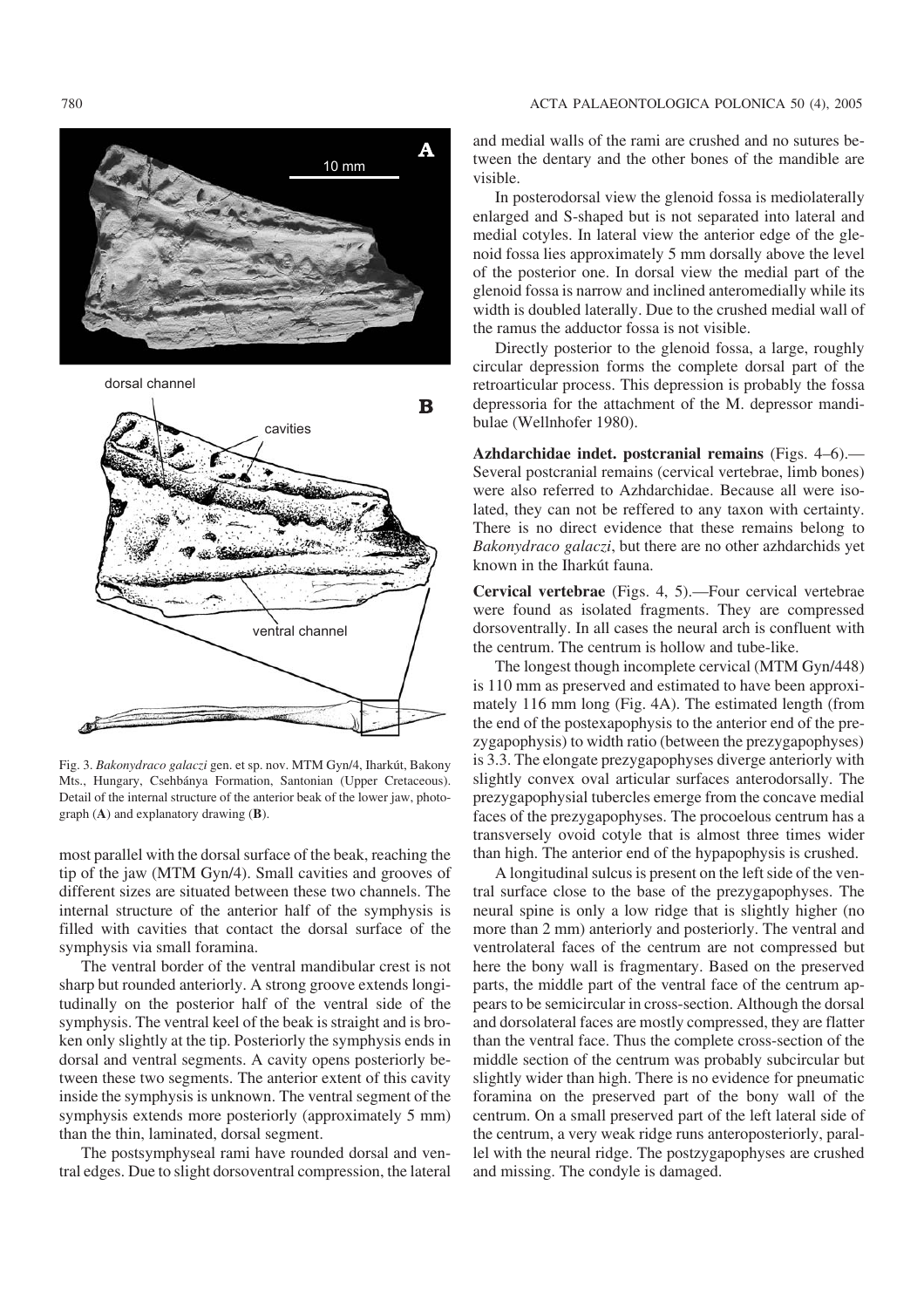

Fig. 4. Azhdarchidae indet. cervical vertebrae, Iharkút, Bakony Mts., Hungary, Csehbánya Formation, Santonian (Upper Cretaceous). **A**. MTM Gyn/448 in anterior  $(A_1, A_2)$ , dorsal  $(A_3, A_4)$ , ventral  $(A_5, A_6)$ , and lateral  $(A_7, A_8)$  views. **B**. MTM Gyn/449 in dorsal  $(B_1, B_2)$  and ventral  $(B_3, B_4)$  views.

The second specimen of cervical vertebrae (MTM Gyn/449) is 99 mm long as preserved, with an estimated length of about 115 mm. Its estimated L/W ratio equals that of MTM Gyn/448 (Fig. 4B). The anterior end is completely damaged, although the anterior end of the low, crest−like neural spine is still visible. Posteriorly the neural spine forms a slight ridge. The pre− and postzygapophyses and the hypapophysis are missing. The condyle of the centrum is slightly damaged, but has a transversely wide oval shape. The postexapophyses, although terminally damaged, pro− ject posteriorly and slightly laterally. Due to the crushed wall of the centrum, its cross−section can only be estimated to be similar to that of MTM Gyn/448.

The third specimen (MTM Gyn/450) is the best preserved of the cervicals and only slighly compressed dorsoventrally (Fig. 5A). Its length as preserved is 77 mm and its estimated length was approximately 79 mm. The estimated L/W is ap− proximately 2.0. Only the lateral and dorsal parts of the left prezygapophysis and a small portion of the left lateral corner of the cotyle are preserved at the anterior end of the vertebra.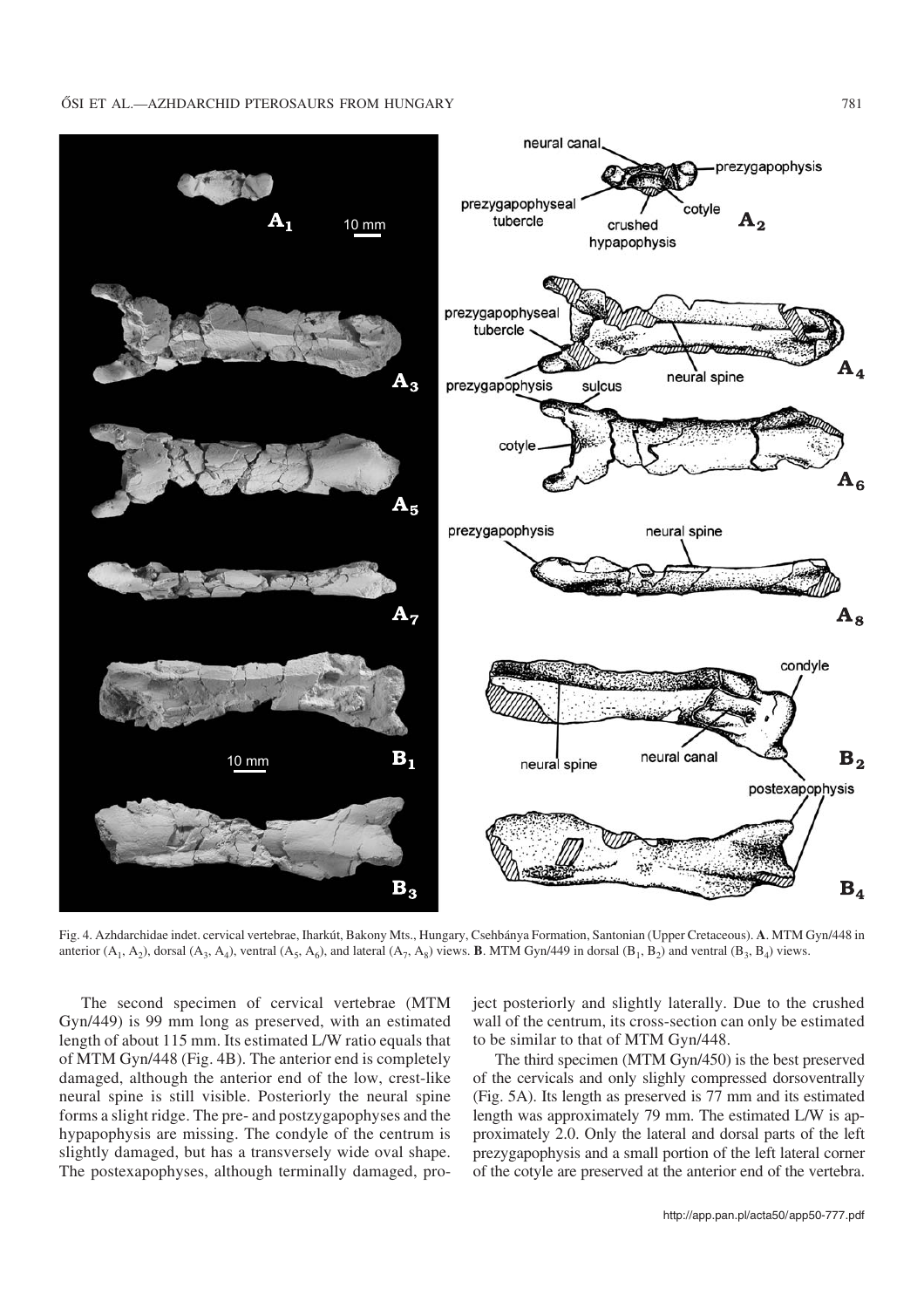

Fig. 5. Azhdarchidae indet. cervical vertebrae, Iharkút, Bakony Mts., Hungary, Csehbánya Formation, Santonian (Upper Cretaceous). **A**. MTM Gyn/450 in dorsal  $(A_1, A_2)$ , ventral  $(A_3, A_4)$ , lateral  $(A_5, A_6)$ , and posterior  $(A_7, A_8)$  views. **B**. MTM Gyn/451 in dorsal  $(B_1, B_2)$  and anterior  $(B_3, B_4)$  views.

The prezygapophyis is almost two times shorter and one and a half times wider than that of the above mentioned longer cervicals (MTM Gyn/448, MTM Gyn/449). The neural spine is higher than in the case of MTM Gyn/448 and MTM Gyn/449. Anteriorly the neural spine is not completely pre− served but the height of the left dorsolateral region of the ver− tebra indicates that the neural spine here was the highest (Fig. 5A $_5$ , A<sub>6</sub>). Posteriorly the neural spine is lower and almost disappears after the middle section of the vertebra. The height of the neural spine increases again posteriorly but never reaches the assumed height of the anterior part. There is no evidence for any pneumatic foramina on the lateral sides of the centrum. The postzygapophyses are strongly divergent. Their articular surfaces are directed posteroventally at an angle of  $60^\circ$  against

the horizontal plane. The wide condyle is a little worn. A deep oval depression is present ventral to the condyle. Only the completely preserved left postexapophysis, is directed pos− terolaterally parallel to the left postzygapophysis in dorsal view. The right postexapophysis is crushed. Two small ovoid cavities are situated lateral to the neural canal. These could be the pneumatic foramina. It is unclear if they continue parallel to the neural canal into the medullar cavity. The middle part of the centum is transversely oval.

The fourth specimen (MTM Gyn/451) is represented by an anterior fragment (Fig. 5B). The procoelous centrum is dorsoventrally compressed. The visible anterior part of the neural spine is very low, similar to those of MTM Gyn/448, MTM Gyn/449, but damaged at the top, and nearly absent on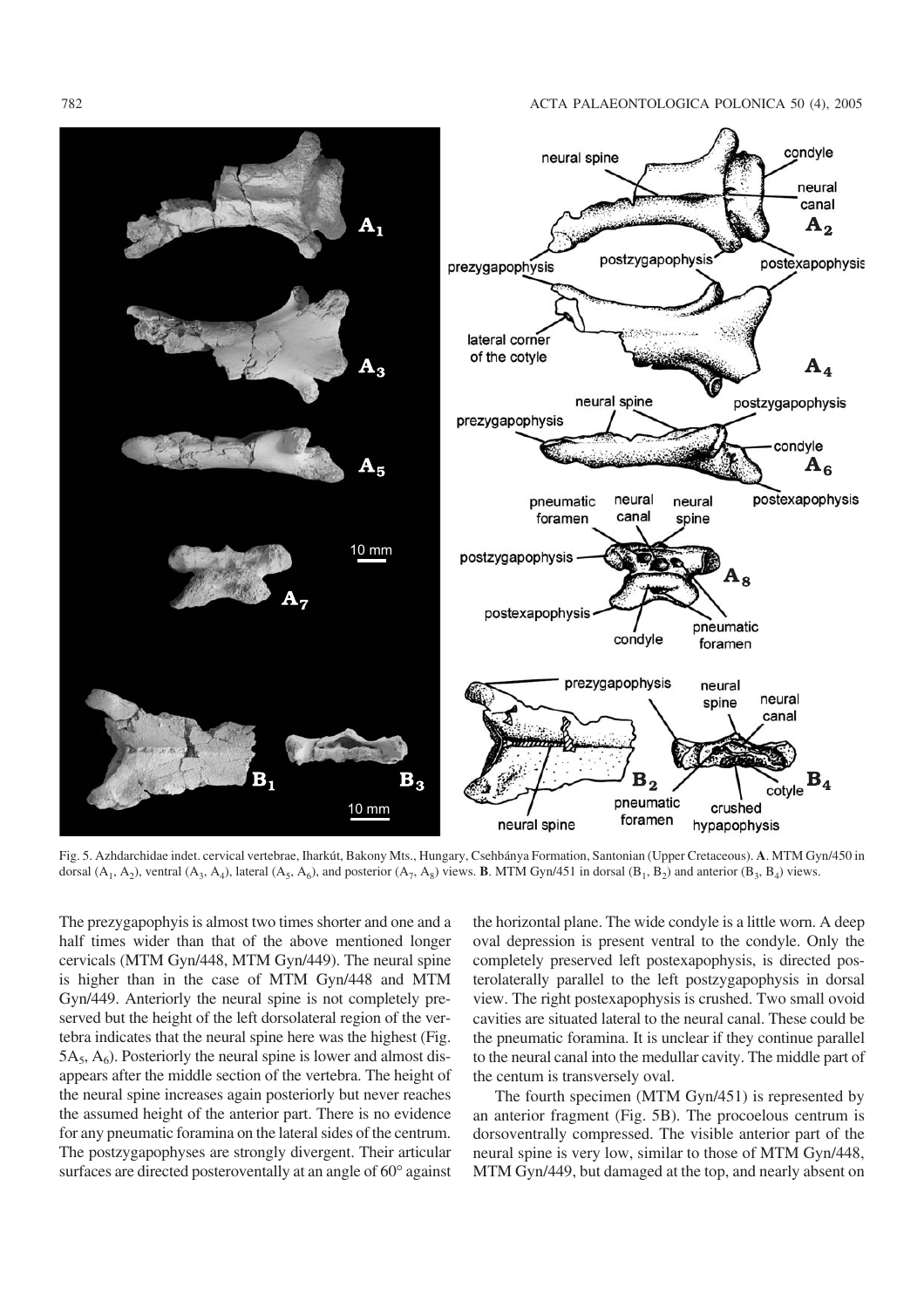

Fig. 6. Azhdarchide indet. wing bones, Iharkút, Bakony Mts., Hungary, Csehbánya Formation, Santonian (Upper Cretaceous). **A**. MTM Gyn/452 proximal end of a right radius in ?anterior  $(A_1, A_2)$  view. **B**. MTM Gyn/452 distal end of a right radius in posterior  $(B_1, B_2)$ , anterior  $(B_3, B_4)$ , and distal  $(B_5, B_6)$  views. **C**. MTM Gyn/453 second? phalanx? of the wing finger in ventral  $(C_1, C_2)$  and proximal  $(C_3, C_4)$  views. **D**. MTM V.2002.04 proximal half of a first phalanx of the wing finger in ?dorsal view.

the posterior preserved part of the cervical. The hypapo− physis is crushed. Although the vertebra is strongly com− pressed, two small, separated foramina are visible on both lateral sides of the neural canal. They are approximately two times smaller than the opening of the neural canal. The circu− lar cross−section of the neural canal is slightly visible only on the crushed posterior end of the vertebra inside the cylindri− cal centrum. The prezygapophysial tubercles are discernable on the medial face of the prezygapophyses. There is no evi− dence for a median pneumatic foramen above the neural ca− nal. Shallow sulci exist on the ventral surface of the vertebra close to the base of the prezygapophyses.

**Wing bones** (Fig. 6).—Among the five fragmentary ptero− saur limb bones discovered at Iharkút, two are undetermin− able. The third specimen is a crushed, but complete right ra− dius (MTM Gyn/452, Fig. 6A, B). Most of the diaphysis is completely compacted but preserved (not figured in this pa− per). A part of the proximal articular surface is crushed, while the distal articulation is well preserved. The distal ar− ticular surface is separated by a groove from the anterodistal part of the epiphysis. The ventral tubercle is well developed. The distal part of the radius is wide and robust, ending dor− sally in a pointed process posterodistally. The fifth specimen probably represents the proximal end of the second or third phalanx of the wing finger (MTM Gyn/453, Fig. 6C) because in ventral view a groove runs parallel to the shaft of the bone,

which is present on the second and third phalanges of the wing finger of Azhdarchidae (Unwin 2003). A deep, sub− circular cotyle is situated on the proximal end of the bone.

The last specimen is the proximal half of a first phalanx of the wing finger (length: 165 mm, MTM V.2002.04, Fig. 6D). Its proximal articular surface is damaged. Whether or not it comes from an azhdarchid pterosaur is uncertain. Should it prove to be, then this phalanx would have come from a pterosaur with a wing span of about 3.3 m (based on calcula− tions by Buffetaut et al. 1996). This would be an estimated wing span like in *Bakonydraco* (3.5–4 m) the wing span esti− mation of which based on the length of the mandible.

#### Comparison of the mandible

Given that the nature of diagnostic support for Azhdarchidae consists mainly of postcranial characters (Nessov 1984; Padian 1986; Kellner 2003; Unwin 2003), the position of *Bakonydraco* within this group is difficult to prove. However, four members of the group can be used for a compari− son with *Bakonydraco* based on cranial material. The North American *Quetzalcoatlus* is represented by several more or less complete lower jaws (Kellner and Langston 1996). *Mon− tanazhdarcho* from Montana includes fragmentary pieces of an edentulous mandible (Padian et al. 1995; McGowen et al. 2002). *Zhejiangopterus* from China has a nearly complete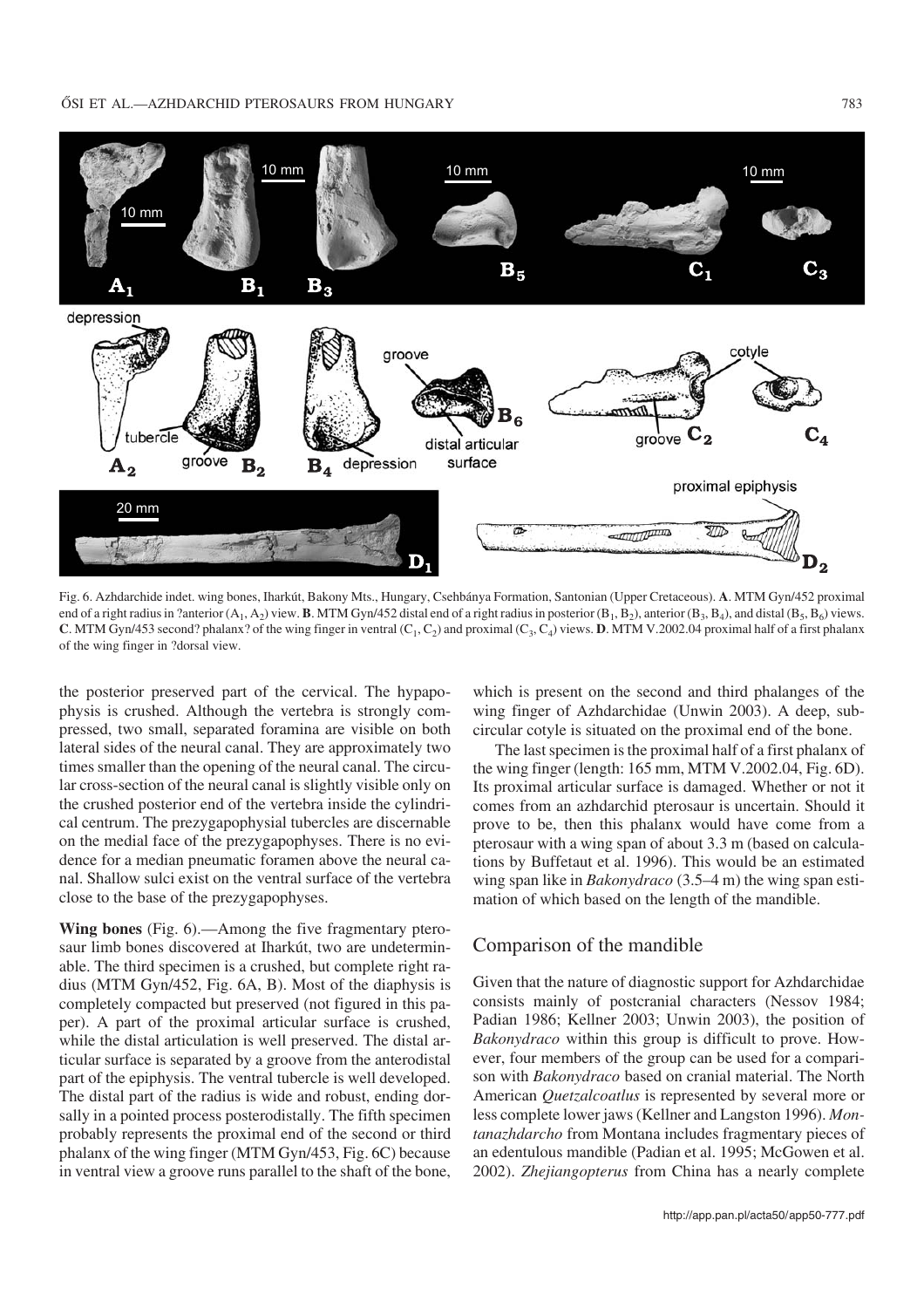but mediolaterally crushed mandible (Cai and Wei 1994; Unwin and Lü 1997). Furthermore some short sections of jaws referred to *Azhdarcho* from Uzbekistan (Nessov 1984; Bakhurina and Unwin 1995) and Spain (Buffetaut 1999) pro− vide further opportunity for comparison.

The dentary of *Quetzalcoatlus* is at least three times lon− ger and has a proportionally longer symphysis than that of *Bakonydraco* (Kellner and Langston 1996). *Zhejiangopterus* has a shorter mandible with a proportionally longer and lower mandibular crest compared to the Hungarian specimen (Cai and Wei 1994). The fragmentary material, which proba− bly includes the symphysis of *Azhdarcho lancicollis* de− scribed by Nessov (1984: pl. 7: 10, 11) and the jaw fragment from Spain identified as cf. *Azhdarcho* sp. (Buffetaut 1999: fig. 1a) are very similar to the symphyseal part of the Hun− garian mandible. The lack of teeth and the slit−like foramina in two rows on the dorsal surface of the anterior part of the symphysis are common features of the jaw fragments of *Azhdarcho* and of *Bakonydraco* (Nessov 1984; Bakhurina and Unwin 1995). In both taxa this part of the jaw was proba− bly covered by a rhamphotheca which was well supplied by blood vessels and nerves. Similar foramina are present on the tip of the premaxilla of *Thalassodromeus sethi*, a tapejarid from the Early Cretaceous of Brazil (Kellner and Campos 2002), suggesting that not only the tip of the mandible but also that of the premaxilla probably possessed foramina in both *Azhdarcho* and *Bakonydraco*.

The Hungarian mandible has a distinctly deeper profile in lateral view than that of *Azhdarcho* (Alexander Averianov, personal communication to A.Ő. 2004; Unwin and Bakhurina 2000). Furthermore *Azhdarcho* lacks the posterodorsal curva− ture of the dorsal surface of the anterior part of the symphysis seen on the Hungarian specimen, although the *Azhdarcho* ma− terial is very fragmentary (see Unwin and Bakhurina 2000: fig. 21.8a, b).

The divergent mandibular rami of *Bakonydraco* are more similar to those of *Tapejara*, a tapejarid azhdarchoid from the Lower Cretaceous of Brazil (Kellner 1990; Unwin 1992). Moreover the slightly concave dorsal surface with sharp lat− eral edges at the tip of the symphysis is similar in both *Bakonydraco* and *Tapejara* (Wellnhofer and Kellner 1991). The mandible of *Sinopterus* (a tapejarid from the Early Cre− taceous of western Liaoning) is shorter, but proportionally similar to that of *Bakonydraco* (Wang and Zhou 2003). The *Sinopterus* mandible lacks a transverse ridge and the postero− dorsal curvature on the dorsal surface of the anterior part of the symphysis in contrast with that of *Bakonydraco*. *Zheji− angopterus* and *Quetzalcoatlus* also differ from *Bakony− draco* in having a flat dorsal surface of the symphysis (Un− win and Lü 1997; Kellner and Langston 1996). The jaw frag− ments of *Montanazhdarcho* are probably from the anterior part of the mandible; they bear a ventral groove (McGowen et al. 2002) which is also present on the posteroventral part of the symphysis of *Bakonydraco*. In addition, the mandible of *Tapejara* bears a more prominent bony ventral crest on the symphyseal area compared with that of *Bakonydraco.* A sim−

ilar posterodorsal inclination of the dorsal surface of the an− terior part of the symphysis that ends in a ridge posteriorly is also known in *Tapejara* but in this taxon, this ridge is blunt. In *Quetzalcoatlus* the dorsal segment of the posterior end of the symphysis is longer than ventrally (see Kellner and Langston 1996), in contrast to *Bakonydraco* which has a 5 mm longer ventral segment. The shape of the unseparated glenoid fossa and the large depression (probably fossa depressoria; Wellnhofer 1980) on the dorsal side of the artic− ular clearly distinguish *Bakonydraco* from *Quetzalcoatlus*.

Compared with the length of the Hungarian mandible to those of *Quetzalcoatlus* and *Zhejiangopterus*, the estimated wing span of *Bakonydraco* was about 3.5–4 m. As such it was a medium−sized pterosaur, similar to most individuals of *Azhdarcho* (wing span 3–4 m; Bakhurina and Unwin 1995) and *Zhejiangopterus*(wing span 3.5 m; Unwin and Lü 1997).

The majority of features presented here (such as the nar− row, pointed anterior end of the symphysis, the lack of teeth, the low mandibular crest, the slit−like foramina in two rows dorsally on the symphysis, as well as the cavity at the poste− rior end of the symphysis which was also mentioned in *Quetzalcoatlus* Kellner and Langston 1996) appear to be possibly diagnostic for the crania of Azhdarchidae and prove that *Bakonydraco* belongs to this group. Nevertheless, based on comparable azhdarchid material, some features of *Bako− nydraco* (the profile of the mandibular crest laterally; the shape of the undivided glenoid fossa) indicate that *Bakony− draco* has its own suite of cranial apomorphies. In addition, the posterodorsal inclination of the dorsal surface of the ante− rior part of the symphysis and the relatively deep profile of the mandible (compared with those of *Quetzalcoatlus*, *Zheji− angopterus* and *Azhdarcho*) are interpreted as convergences with tapejarids. These cranial features might be aligned with the mode of feeding (Eberhardt Frey, personal communica− tion to A.Ő. 2005).

#### Comparison of the postcranial remains

Apart from *Hatzegopteryx*, all azhdarchid genera are repre− sented by cervical vertebrae although the only azhdarchid taxon with a complete series of cervicals is *Quetzalcoatlus* sp. (Kellner 2003). In addition, several isolated azhdarchid cervicals (mostly fragments) are documented from different regions of the world (see Currie and Russel 1982; Buffetaut et al. 1996; Company et al. 1999; Buffetaut 2001). The four cervical vertebrae (Figs. 4, 5) from Iharkút show a disparity in length. They differ from the peculiar cervical of *Aram− bourgiania* in having a slightly transverse, oval centrum and they lack two additional dorsal carinae lateral to the neural spine (Frey and Martill 1996; Martill et al. 1998). The two longest vertebrae (MTM Gyn/448, MTM Gyn/449; Fig. 4A, B) with an estimated L/W ratio of 3.3 probably come from the middle (fourth to sixth) of the cervical series. They have a similar L/W ratio like the cervical vertebra referred to cf. *Azhdarcho* by Buffetaut (1999: fig. 1b, c). They share at least two diagnostic features of Azhdarchidae: elongation of the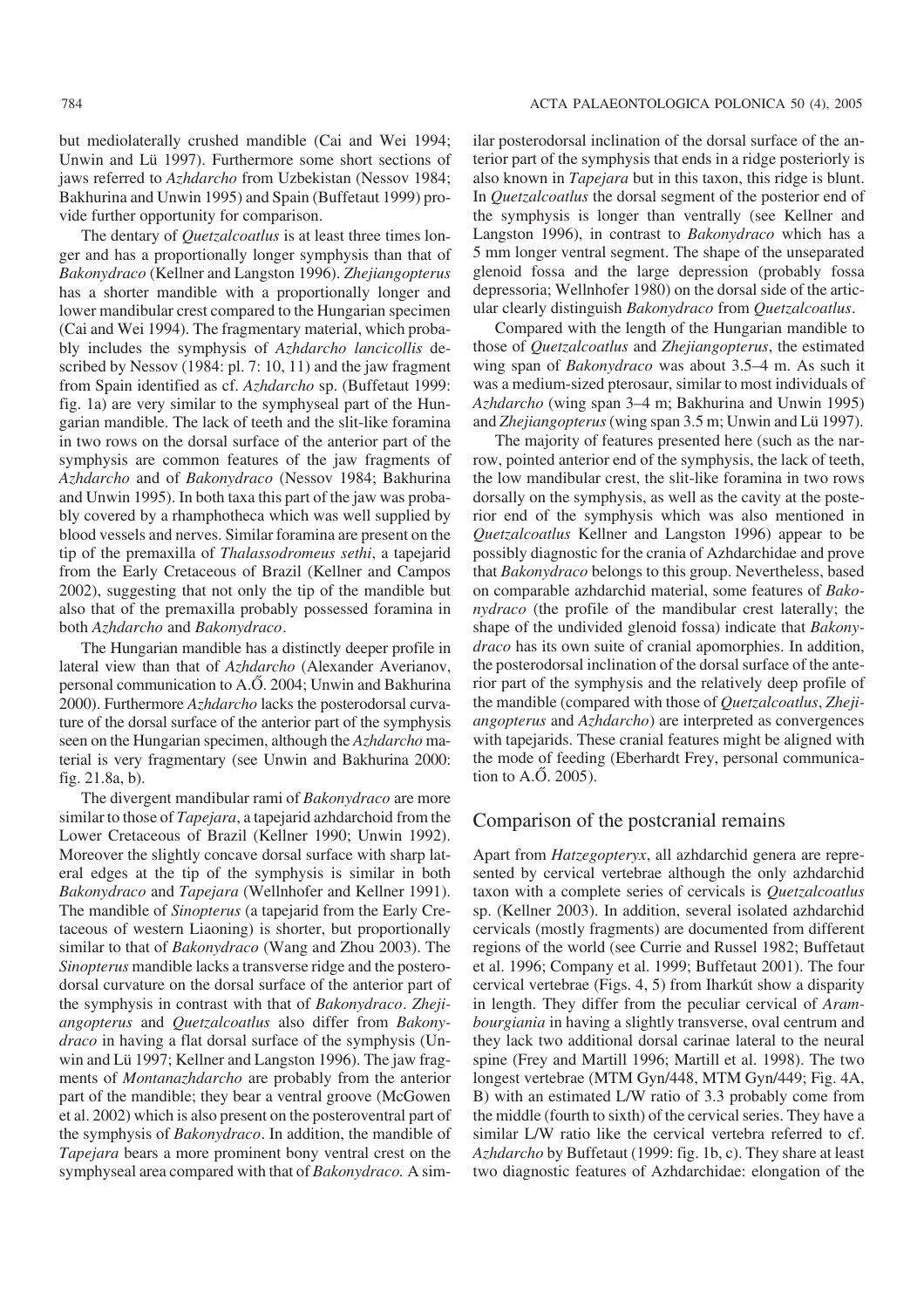vertebral body and presence of a low or vestigial neural spine (Nessov 1984; Padian 1984, 1986; Howse 1986; Wellnhofer 1991; Padian et al. 1995; Kellner 2003) although these fea− tures are mentioned also in ctenochasmatids and loncho− dectids (Howse 1986; Unwin, 2003). The well−preserved specimen (MTM Gyn/448, Fig. 5A) and an other fragmentary cervical (MTM Gyn/451; Fig. 5B) have a sulcus on the ventral side, close to the base of the prezygapophysis, similar to the cervicals of *Azhdarcho* and *Phosphatodraco*. MTM Gyn/448 has a prezygapophysial tubercle (medial process, Pereda Suberbiola et al. 2003), similar to *Phosphatodraco* and to the azhdarchid cervicals from Spain (Company et al. 1999; Pereda Suberbiola et al. 2003).

The confluence of the neural arch with the centrum is char− acteristic for all the cervicals from the Iharkút locality. Con− trast with the above mentioned characters, up to now this fea− ture and the T−shaped cross−section of wing phalanges 2 and 3 seem to be the only clear postcranial character which distin− guish azhdarchids from all other known pterosaurs (Unwin 2003; Eberhardt Frey, personal communication to A.Ő. 2005). Because of the preservation, the cervicals lack the pneumatic foramina laterally on the vertebra (probably a secondarily lost feature in azhdarchids, Kellner 2003). However, pneumatic foramina are recognizable lateral to the neural canal on the shortest specimen (MTM Gyn/450; Fig. 5A). Based on the complete or nearly complete azhdarchid cervical series of *Quetzalcoatlus*, *Zhejiangopterus*, and *Phosphatodraco* this cervical (MTM Gyn/450) with an estimated L/W ratio of two could be an anterior (third) or posterior (seventh to ninth) ele− ment of the series (Kellner and Langston 1996; Unwin and Lü 1997; Pereda Suberbiola et al. 2003). The presence of three air canals above the neural canal on the anterior end of the cervi− cal vertebra of *Azhdarcho* mentioned by Nessov (1984) is un− certain (Kellner 2003). Similar cavities on the Hungarian ver− tebrae (MTM Gyn/448, MTM Gyn/451) are present lateral to the neural canal both on the anterior and posterior (MTM Gyn/450) ends, but there is no evidence for the median pneu− matic foramen above the neural canal, mentioned by Nessov (1984). We suggest that these lateral cavities are pneumatic fo− ramina similar to the azhdarchid cervicals from the Upper Cre− taceous of La Solana (Spain), Cruzy (France), to those of *Azhdarcho*, to *Arambourgiania* from the Maastrichtian of Jor− dan and to those of *Tapejara*, Brazil (Company et al. 1999; Buffetaut 2001; Frey and Martill 1996; Martill et al. 1998; Wellnhofer and Kellner 1991).

In cross−section, the middle part of two cervicals (MTM Gyn/450, MTM Gyn/451) exhibits only a single, thin bony ring dorsomedially inside the centrum. This must be the neural canal ("tuba vertebralis"; Martill et al. 1998). If this is correct, then the neural canal is ossified throughout its length similar to *Arambourgiania*. A unique feature of one of the Iharkút cervicals (MTM Gyn/450) is the presence of a median cavity ventral to the condyle of the centrum (Fig.  $5A_7$ ,  $A_8$ ). It is al− most twice as wide as high. A similar, although wider cavity is present in *Tapejara* (Wellnhofer and Kellner 1991). This cav− ity probably also represents a pneumatic foramen.

Comparison of the Hungarian vertebrae with other azhdar− chid cervicals suggests a wing span of about 3–3.5 m for the Hungarian azhdarchid. This is the same interpretation that was deduced from estimation based on the mandible (see above). The longest cervicals (MTM Gyn/448, MTM Gyn/449) are similar in absolute length or slightly shorter than those of the mid−cervicals of *Zhejiangopterus* (Unwin and Lü 1997). An anterior cervical fragment from Cruzy, southern France (Buf− fetaut 2001), has nearly the same size as the fragmentary cer− vical from Iharkút (MTM Gyn/451). Based on this cervical the estimated wingspan of the Cruzy pterosaur is estimated to be 3 m, which corresponds to the estimate in the case of the Hun− garian pterosaur.

Compared the right radius (Fig. 6A, B) from Iharút with that of other azhdarchids the ratio between the total length of radius and the width of the distal end is approximately 7. This ratio is about 8.5 in *Quetzalcoatlus* sp. (Wellnhofer 1991) and 7.8 in another azhdarchid specimen from Montana (Pa− dian and Smith 1992). In distal view the Hungarian radius is very similar to the distal part of the radius of *Azhdarcho* (Nessov 1984: pl. 7: 8; Bakhurina and Unwin 1995) in hav− ing a similarly shaped articular surface and a robust and well−developed dorsal side of the distal end. Dorsally the posterodistal process is more pointed in the Hungarian azhdarchid than in *Azhdarcho*.

## Discussion

The Late Cretaceous (Santonian) pterosaur material pre− sented here represents the first discovery of pterosaurs from Hungary. All of the remains (one complete mandible, 21 an− terior symphyseal jaw fragments, 4 fragmentary cervical ver− tebrae, one right radius, one partial first phalanx and one par− tial second or third phalanx of the fourth digit and two unde− terminable limb bones) come from the same outcrop at Iharkút. Because all of the pterosaur fossils were isolated, it remains ambiguous whether or not the mandible and the cer− vical vertebrae originate from the same taxon. The mandible described here as *Bakonydraco galaczi* gen. et sp. nov. and the cervicals bear features diagnostic for azhdarchids, sug− gesting a single azhdarchid taxon. Furthermore the estimate for the wing span of the animal based on cervicals (3–3.5 m) and on the mandible (3.5–4 m) are similar. The Hungarian cervicals (Figs. 4, 5) which are of azhdarchid construction are probably the cervicals of *Bakonydraco* because the pres− ence of two different azhdarchid pterosaur taxa in one and the same locality appears highly unlikely. The pointed and laterally compressed symphyseal tip with a double row slit− like foramina on the slightly concave dorsal surface of the symphyseal region; as well as the posterodorsal curvature of the dorsal surface of the anterior half of the symphysis that terminates posteriorly in a transverse ridge are unique to the Hungarian mandible, while the vertebrae are almost identical with those of other known azhdarchids. The median pneu− matic foramen situated ventral to the condyle of the centrum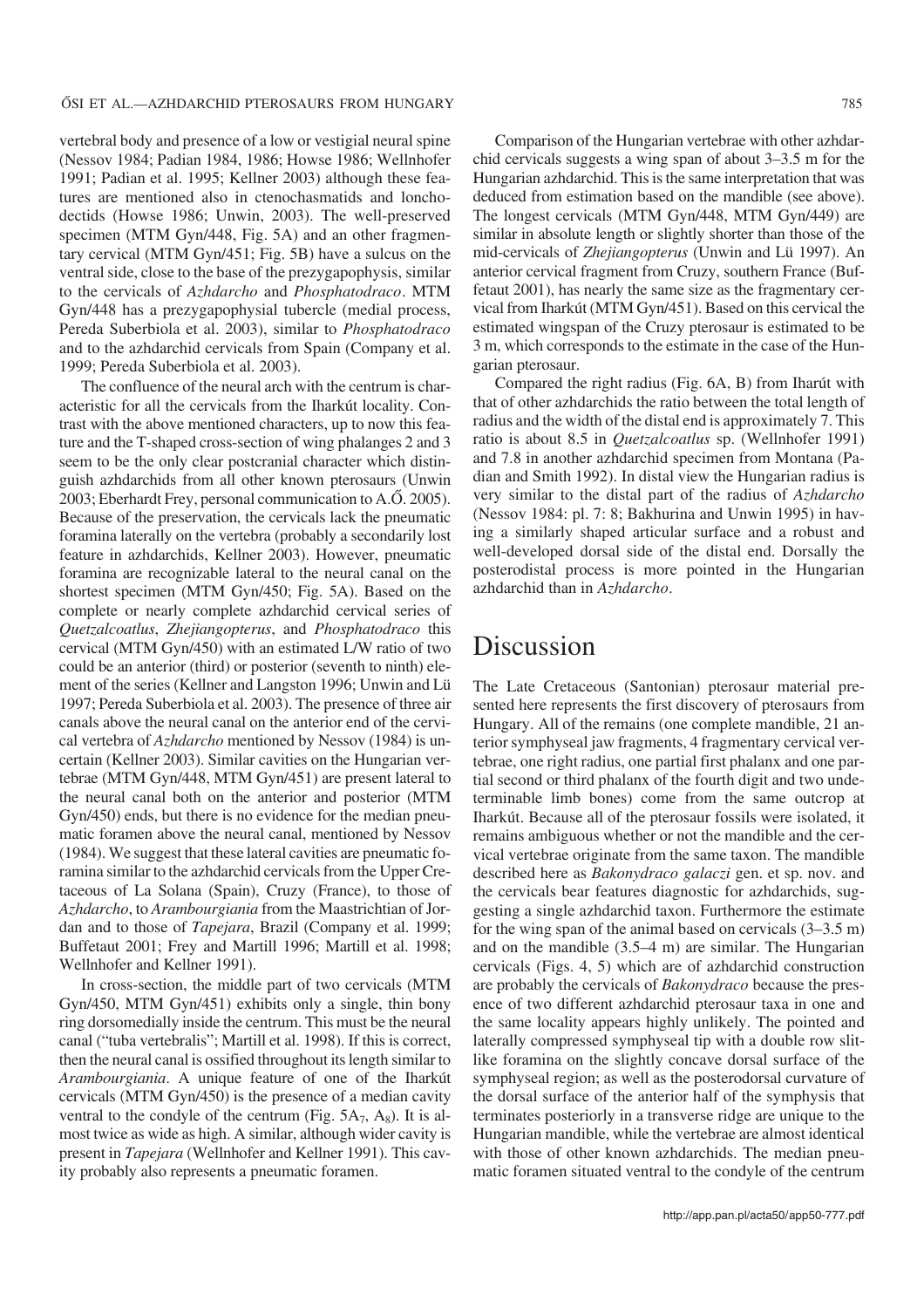(Fig.  $5A_7$ ,  $A_8$ ) is the single feature of the Hungarian cervicals which distinguish them from other azhdarchid cervicals. On the best preserved cervical (MTM Gyn/450; Fig. 5A) from Iharkút, the articular surfaces of the pre− and postzygapo− physes are not parallel. While the articular surface of the prezygapophysis faces nearly dorsally, the postzygapohyses face posteroventrally, similar to the azhdarchid cervicals from Valencia and to those of *Phosphatodraco* (Company et al. 1999; Pereda−Suberbiola et al. 2003). Moreover the poste− riorly elongated postexapophyses prevent the downward bending of the vertebral series. These features indicate a rather rigid neck of the Hungarian azhdarchid. Because *Bakonydraco galaczi* is an azhdarchid, it must have had a long neck formed of elongate cervicals which was certainly not very flexible.

The features of *Bakonydraco* provide intriguing informa− tion on pterosaur feeding habits. Based on the long, pointed, edentulous mandible with a relatively low mandibular crest, it is likely that this azhdarchid was piscivorous (see Wellnhofer and Kellner 1991), and was able to use its jaws to grab small fishes out of the water. The pointed, laterally compressed tip of the mandible and the relatively wide and slightly concave dorsal surface of the anterior part of the symphysis support this hypothesis. However, skimming as was proposed for *Rham− phorhynchus*(Abel 1912; Wellnhofer 1980) and for *Thalasso− dromeus sethi* (Kellner and Campos 2002) was certainly not an option for *Bakonydraco* and probably for all azhdarchids because of their narrow, elongate and straight mandibular rami, and their long, rigid neck (Eberhardt Frey, personal communication to A.O. 2004).

Another possible feeding option of *Bakonydraco* could be frugivory. The concave, dorsal surface and pointed tip of the symphysis (Fig. 2A, B) looks similar to that of *Tapejara*. In *Tapejara* only the concave tips of the dentary and pre− maxilla were in contact when the jaws were closed. Thus the resulting oval gap "would have made a perfect tool for pick− ing and plucking fleshy fruits" (Wellnhofer and Kellner 1991: 103). The relatively large wing span (3–4 m) of *Bako− nydraco* (estimated wing span in *Tapejara*: 1.5 m, Welln− hofer and Kellner 1991) probably hindered the easy quadru− pedal climbing in trees and thus the frugivorous habit of *Bakonydraco* might have been restricted on trees with spa− cious foliage and/or while walking around among shrubs and trees.

The structure of the mandible of *Bakonydraco* indicates several feeding habits, thus a diverse diet with primarily small, aquatic food items is the most probable for the Hun− garian pterosaur.

The well−preserved Hungarian pterosaur remains are particularly important for documenting the diversity, geo− graphic distribution, and stratigraphic occurrence of azhdarchid pterosaurs in Europe. They further confirm the hypothesis that azhdarchids had become the dominant pterosaurs during the Late Cretaceous not only in central Asia and North America but also in Europe (Buffetaut 1999).

## Conclusion

Evidence of azhdarchid pterosaur remains in the Late Creta− ceous (Santonian) of Iharkút (Bakony Mountains, western Hungary) is provided by a complete mandible, moreover iso− lated specimens of 21 symphyseal fragments of the dentary, cervical vertebrae and limb bones. The edentulous mandible and the symphyseal fragments are described as a new taxon, *Bakonydraco galaczi* and the postcranial material referred here to the Azhdarchidae. The mandible of *Bakonydraco* clearly differs from that of *Quetzalcoatlus* in having an un− separated glenoid fossa and a depression (probably fossa depressoria) on the dorsal side of the articular. The anterior half of the symphysis closely resembles the jaw fragments of *Azhdarcho*, but the posterodorsal inclination of the dorsal surface of the anterior part of the symphysis and the rela− tively deep profile of the mandible of *Bakonydraco* distin− guish the two taxa. The cervical vertebrae possess several azhdarchid features (e.g., low or vestigial neural spines, neu− ral canal confluent with the centrum), the best preserved specimen (MTM Gyn/450) has a foramen ventral to the condyle (probably a ventral median pneumatic foramen) which is a unique character of the Hungarian azhdarchid ver− tebra. These remains represent the first discovery of ptero− saurs from Hungary and suggest that from the Santonian azhdarchids were the dominant pterosaurs in Europe.

## Acknowledgements

We thank the Bakony Bauxite Mining Company for logistical help and the 2000–2004 field crews for their assistance in the field. We thank Eberhard "Dino" Frey (Staatliches Museum für Naturkunde Karls− ruhe), András Galácz (Eötvös Loránd University, Budapest), and Eric Buffetaut (CNRS, Paris) for their useful comments on the first draft of the manuscript. We are grateful to Michael Fastnacht (University of Mainz, Mainz) and Xabier Pereda Suberbiola (Universidad de Pais Vasco, Bilboa, Spain) for critical revision and improvements of the manuscript. Our special thanks go to László Makádi and Zoltán Szen− tesi (both from Eötvös Loránd University, Budapest), both of whom did a wonderful job in the preparation and conservation of the specimens. We are also grateful to Alexander Averianov (Zoological Institute, Russian Academy of Sciences, St. Petersburg) and David Peters (David Peters Studio, St. Louis, Missouri) for helpful discussions. A.Ő. thanks Kevin Padian (University of California, Berkeley), Xabier Pereda Suber− biola, Eric Buffetaut, and Evgenii Kurochkin (Paleontological Institute, Russian Academy of Sciences, Moscow) for reprints. Field work was supported by the Hungarian Natural History Museum, the National Geo− graphic Society (Grant No. 7228−02, 7508−03), the Hungarian National Scientific Research Foundation (OTKA T−38045), and the Hungarian Oil and Gas Company (MOL).

### References

- Abel, O. 1912. *Grundzüge der Paläobiologie der Wirbeltiere*. 708 pp. Schweizerbart, Stuttgart.
- Arambourg, C. 1959. *Titanopteryx philadelphiae* nov. gen., nov. sp. ptéro− saurien géant. *Notes de Mémoir de Moyen Orient* 7: 229–234.